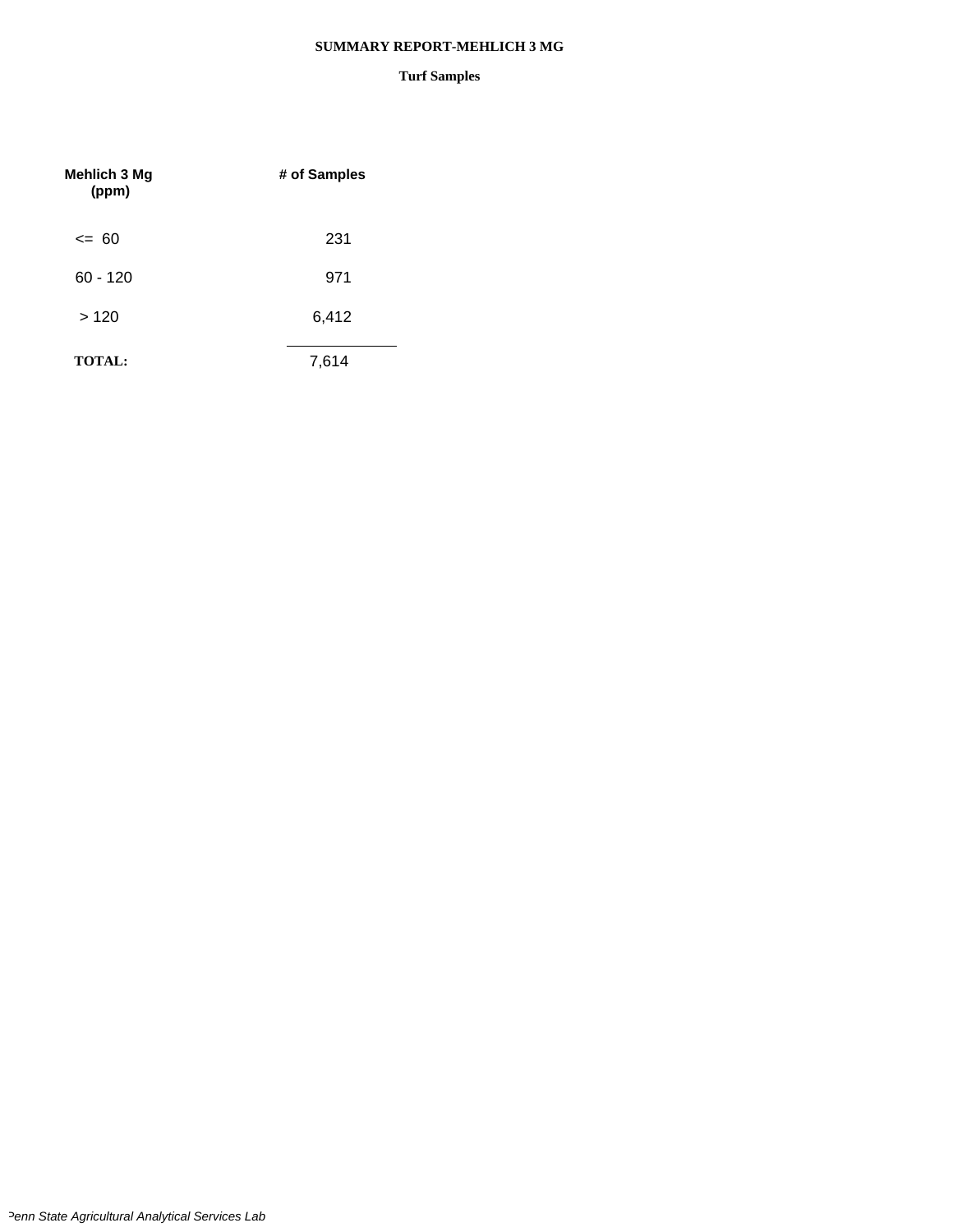## **SUMMARY REPORT-MEHLICH 3 Mg BY COUNTY Turf Samples**

| County           | <b>Total Samples</b> |                | Mehlich 3 Mg<br>(ppm) | # of Samples   |
|------------------|----------------------|----------------|-----------------------|----------------|
| <b>ADAMS</b>     | 76                   |                |                       |                |
|                  |                      | $\overline{2}$ | $60 - 120$            | $\,6$          |
|                  |                      | 3              | >120                  | 70             |
| <b>ALLEGHENY</b> | 470                  |                |                       |                |
|                  |                      | $\mathbf{1}$   | $= 60$                | $\overline{7}$ |
|                  |                      | $\overline{2}$ | $60 - 120$            | 31             |
|                  |                      | 3              | >120                  | 432            |
| <b>ARMSTRONG</b> | 68                   |                |                       |                |
|                  |                      | $\mathbf{1}$   | $\leq 60$             | $\,6\,$        |
|                  |                      | $\overline{2}$ | $60 - 120$            | 41             |
|                  |                      | 3              | >120                  | 21             |
| <b>BEAVER</b>    | 35                   |                |                       |                |
|                  |                      | $\mathbf{1}$   | $= 60$                | $\overline{2}$ |
|                  |                      | $\overline{2}$ | $60 - 120$            | 10             |
|                  |                      | 3              | >120                  | 23             |
| <b>BEDFORD</b>   | 14                   |                |                       |                |
|                  |                      | 3              | >120                  | 14             |
| <b>BERKS</b>     | 249                  |                |                       |                |
|                  |                      | $\mathbf{1}$   | $= 60$                | $\overline{7}$ |
|                  |                      | $\overline{2}$ | $60 - 120$            | 22             |
|                  |                      | 3              | >120                  | 220            |
| BLAIR            | 73                   | $\overline{2}$ |                       |                |
|                  |                      | 3              | $60 - 120$            | 6              |
|                  |                      |                | >120                  | 67             |
| <b>BRADFORD</b>  | 13                   | $\mathbf{1}$   | $= 60$                | $\mathbf 1$    |
|                  |                      | $\overline{2}$ | $60 - 120$            | $\mathbf{1}$   |
|                  |                      | 3              | >120                  | 11             |
|                  |                      |                |                       |                |
| <b>BUCKS</b>     | 277                  | $\mathbf{1}$   | $\leq$ 60             | $10$           |
|                  |                      | 2              | $60 - 120$            | 29             |
|                  |                      | 3              | >120                  | 238            |
|                  |                      |                |                       |                |

## **BUTLER 103**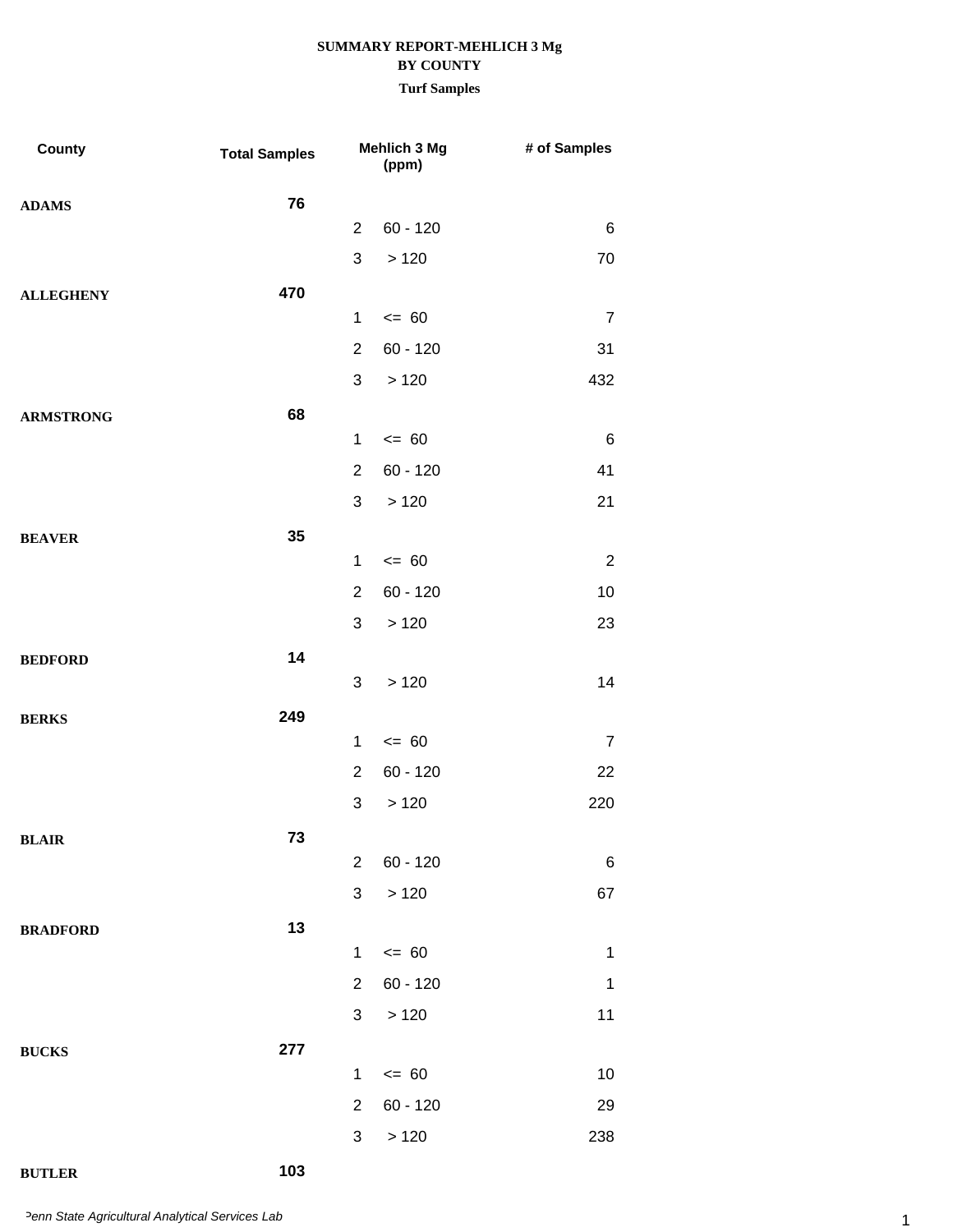### **Turf Samples**

| County            | <b>Total Samples</b> | Mehlich 3 Mg<br>(ppm) |            | # of Samples     |
|-------------------|----------------------|-----------------------|------------|------------------|
|                   |                      | $\mathbf{1}$          | $= 60$     | 10               |
|                   |                      | $\overline{2}$        | $60 - 120$ | 22               |
|                   |                      | 3                     | >120       | 71               |
| <b>CAMBRIA</b>    | 33                   |                       |            |                  |
|                   |                      | $\mathbf{1}$          | $= 60$     | $\overline{2}$   |
|                   |                      | $\overline{2}$        | $60 - 120$ | $\mathbf 5$      |
|                   |                      | 3                     | >120       | 26               |
| <b>CAMERON</b>    | $\mathbf 2$          |                       |            |                  |
|                   |                      | 3                     | >120       | $\sqrt{2}$       |
| <b>CARBON</b>     | 19                   |                       |            |                  |
|                   |                      | $\overline{2}$        | $60 - 120$ | 6                |
|                   |                      | 3                     | >120       | 13               |
| <b>CENTRE</b>     | 426                  |                       |            |                  |
|                   |                      | $\mathbf{1}$          | $= 60$     | 36               |
|                   |                      | $\overline{2}$        | $60 - 120$ | 94               |
|                   |                      | 3                     | >120       | 296              |
| <b>CHESTER</b>    | 278                  |                       |            |                  |
|                   |                      | $\mathbf{1}$          | $= 60$     | $\overline{7}$   |
|                   |                      | $\overline{2}$        | $60 - 120$ | 21               |
|                   |                      | 3                     | >120       | 250              |
| <b>CLARION</b>    | 15                   |                       | $1 \le 60$ | $\mathbf{1}$     |
|                   |                      | $\overline{2}$        | $60 - 120$ | 3                |
|                   |                      | 3                     | $>120$     | 11               |
|                   |                      |                       |            |                  |
| <b>CLEARFIELD</b> | 88                   | $\mathbf{1}$          | $\leq$ 60  | 5                |
|                   |                      | $\overline{2}$        | $60 - 120$ | $\boldsymbol{9}$ |
|                   |                      | 3 <sup>1</sup>        | $>120$     | 74               |
| <b>CLINTON</b>    | 18                   |                       |            |                  |
|                   |                      | $\mathbf{1}$          | $= 60$     | $\mathbf 1$      |
|                   |                      | $\overline{2}$        | $60 - 120$ | $\mathbf 5$      |
|                   |                      | $\mathbf{3}$          | $>120$     | 12               |
|                   |                      |                       |            |                  |

**COLUMBIA 21**

2 *Penn State Agricultural Analytical Services Lab*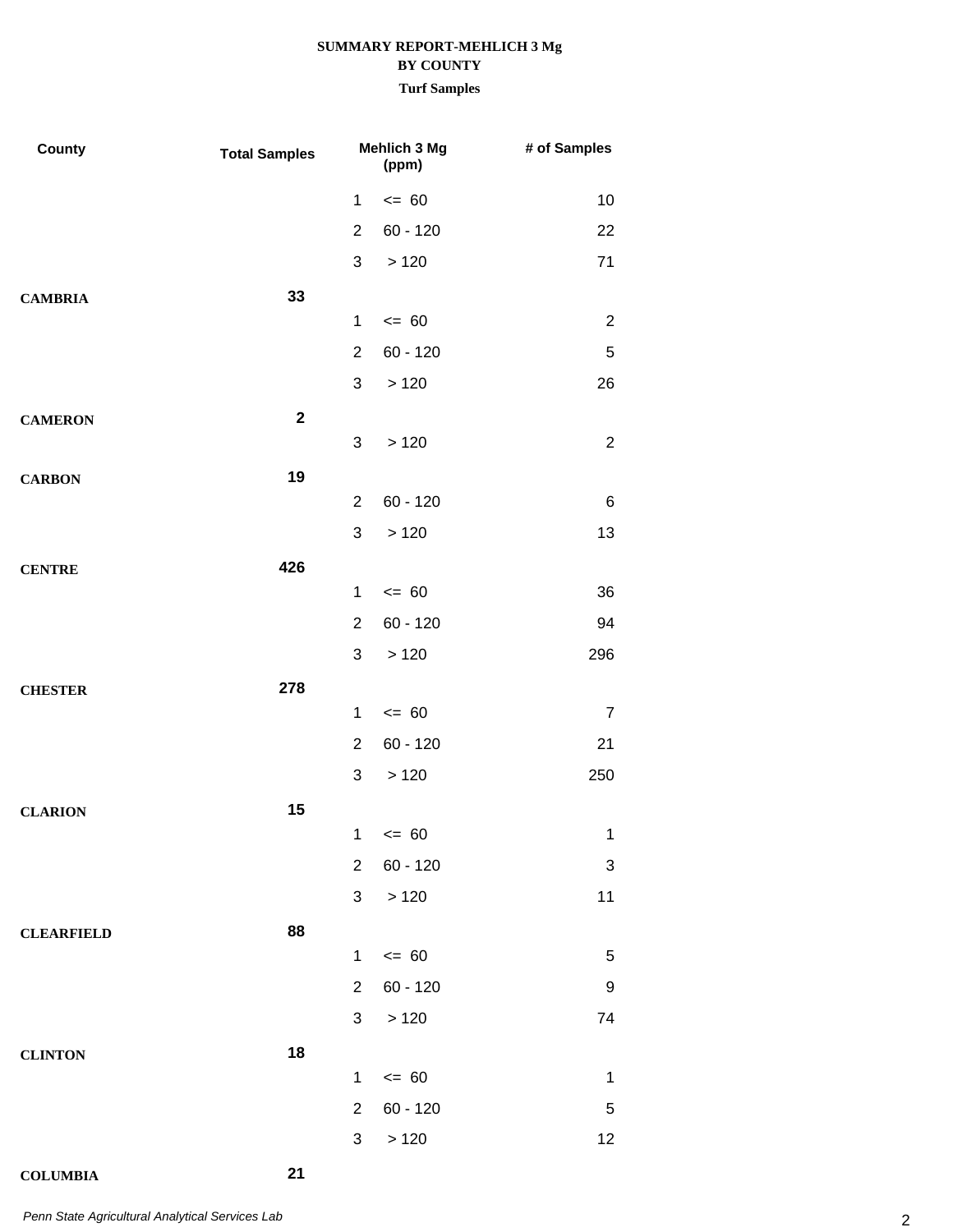### **Turf Samples**

| County            | <b>Total Samples</b> | Mehlich 3 Mg<br>(ppm) |            | # of Samples            |
|-------------------|----------------------|-----------------------|------------|-------------------------|
|                   |                      | $\mathbf{1}$          | $= 60$     | 4                       |
|                   |                      | $\overline{2}$        | $60 - 120$ | $\mathbf 5$             |
|                   |                      | 3                     | >120       | 12                      |
| <b>CRAWFORD</b>   | 10                   |                       |            |                         |
|                   |                      | $\overline{2}$        | $60 - 120$ | $\sqrt{3}$              |
|                   |                      | $\mathfrak{S}$        | >120       | $\overline{7}$          |
| <b>CUMBERLAND</b> | 207                  |                       |            |                         |
|                   |                      | $\mathbf 1$           | $= 60$     | $\overline{2}$          |
|                   |                      | $\overline{2}$        | $60 - 120$ | 34                      |
|                   |                      | $\mathfrak{S}$        | >120       | 171                     |
| <b>DAUPHIN</b>    | 205                  |                       |            |                         |
|                   |                      | $\mathbf 1$           | $= 60$     | $\overline{2}$          |
|                   |                      | $\overline{2}$        | $60 - 120$ | 22                      |
|                   |                      | $\mathfrak{S}$        | >120       | 181                     |
| <b>DELAWARE</b>   | 607                  |                       |            |                         |
|                   |                      | $\mathbf 1$           | $= 60$     | 8                       |
|                   |                      | $\overline{2}$        | $60 - 120$ | 54                      |
|                   |                      | $\mathfrak{S}$        | >120       | 545                     |
| <b>DELWARE</b>    | 1                    |                       |            |                         |
|                   |                      | 3                     | >120       | $\mathbf 1$             |
| <b>ELK</b>        | 20                   |                       |            | 2                       |
|                   |                      | $2^{\circ}$           | $1 \le 60$ |                         |
|                   |                      |                       | $60 - 120$ | $\mathbf 5$             |
|                   |                      | $\mathbf{3}$          | $>120$     | 13                      |
| <b>ERIE</b>       | 48                   | $\mathbf{1}$          | $\leq$ 60  | $\overline{\mathbf{4}}$ |
|                   |                      | 2 <sup>1</sup>        | 60 - 120   | $\mathbf 5$             |
|                   |                      |                       | 3 > 120    | 39                      |
|                   |                      |                       |            |                         |
| <b>FAYETTE</b>    | 52                   | $\mathbf{1}$          | $\leq$ 60  | $\mathbf{3}$            |
|                   |                      | $\overline{2}$        | $60 - 120$ | 16                      |
|                   |                      | 3 <sup>1</sup>        | $>120$     | 33                      |
|                   |                      |                       |            |                         |

**FOREST 1**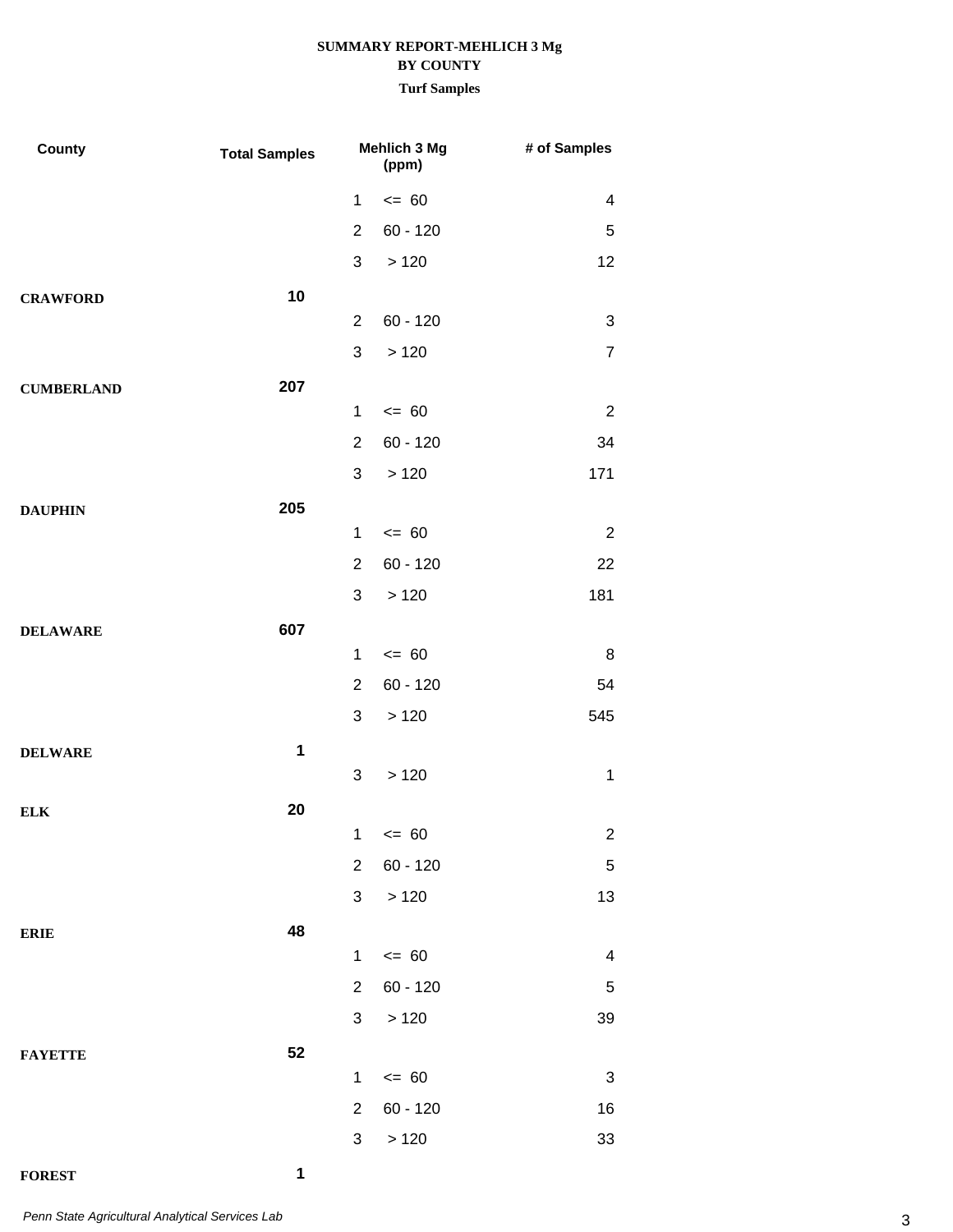| County            | <b>Total Samples</b> |                | Mehlich 3 Mg<br>(ppm) | # of Samples   |
|-------------------|----------------------|----------------|-----------------------|----------------|
|                   |                      | $\overline{2}$ | $60 - 120$            | $\mathbf{1}$   |
| <b>FRANKLIN</b>   | 226                  |                |                       |                |
|                   |                      | 1              | $= 60$                | 8              |
|                   |                      | $\overline{2}$ | $60 - 120$            | 31             |
|                   |                      | $\mathfrak{S}$ | >120                  | 187            |
| <b>FULTON</b>     | 6                    |                |                       |                |
|                   |                      | $\overline{2}$ | $60 - 120$            | 3              |
|                   |                      | 3              | >120                  | 3              |
| <b>GREENE</b>     | 8                    |                |                       |                |
|                   |                      | $\mathbf 1$    | $= 60$                | $\mathbf{1}$   |
|                   |                      | $\overline{2}$ | $60 - 120$            | $\mathbf{1}$   |
|                   |                      | 3              | >120                  | 6              |
| <b>HUNTINGDON</b> | 27                   | $\mathbf 1$    | $\leq 60$             | $\mathbf{1}$   |
|                   |                      | $\overline{2}$ | $60 - 120$            | 5              |
|                   |                      | 3              | >120                  | 21             |
|                   | 40                   |                |                       |                |
| <b>INDIANA</b>    |                      | $\mathbf 1$    | $= 60$                | $\mathbf{1}$   |
|                   |                      | $\overline{2}$ | $60 - 120$            | $\overline{7}$ |
|                   |                      | 3              | >120                  | 32             |
| <b>JEFFERSON</b>  | 14                   |                |                       |                |
|                   |                      |                | $1 \le 60$            | 2              |
|                   |                      | 3              | >120                  | 12             |
| <b>JUNIATA</b>    | 19                   |                |                       |                |
|                   |                      | $\overline{2}$ | $60 - 120$            | $\mathbf{3}$   |
|                   |                      | 3 <sup>1</sup> | >120                  | 16             |
| <b>LACKAWANNA</b> | 77                   |                |                       |                |
|                   |                      | $\mathbf{1}$   | $\leq$ 60             | 8              |
|                   |                      | $2^{\circ}$    | $60 - 120$            | 28             |
|                   |                      | $\mathbf{3}$   | >120                  | 41             |
| <b>LANCASTER</b>  | 909                  |                |                       |                |
|                   |                      | $\mathbf{1}$   | $\leq 60$             | $\overline{2}$ |
|                   |                      | $\overline{2}$ | $60 - 120$            | 51             |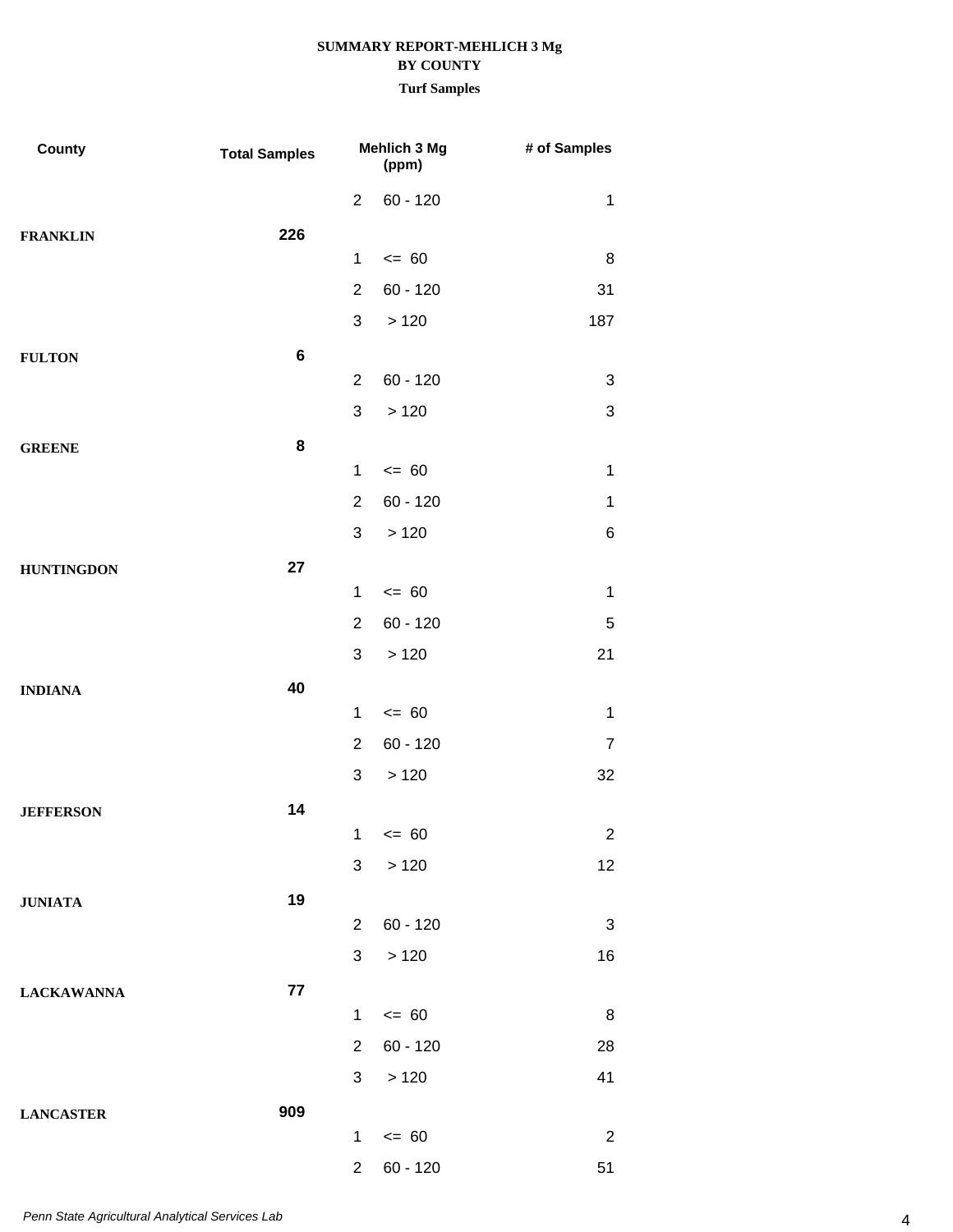## **SUMMARY REPORT-MEHLICH 3 Mg BY COUNTY Turf Samples**

| County          | <b>Total Samples</b> | Mehlich 3 Mg              |            | # of Samples              |  |
|-----------------|----------------------|---------------------------|------------|---------------------------|--|
|                 |                      | $\sqrt{3}$                | >120       | 856                       |  |
| <b>LAWRENCE</b> | 12                   |                           |            |                           |  |
|                 |                      | 3                         | >120       | 12                        |  |
| <b>LEBANON</b>  | 87                   |                           |            |                           |  |
|                 |                      | $\overline{2}$            | $60 - 120$ | 9                         |  |
|                 |                      | 3                         | >120       | 78                        |  |
| <b>LEHIGH</b>   | 174                  |                           |            |                           |  |
|                 |                      | $\overline{2}$            | $60 - 120$ | 13                        |  |
|                 |                      | $\mathfrak{S}$            | >120       | 161                       |  |
| <b>LEHIGH</b>   | $\mathbf{1}$         |                           |            |                           |  |
|                 |                      | 3                         | >120       | $\mathbf{1}$              |  |
| <b>LUZERNE</b>  | 128                  |                           |            |                           |  |
|                 |                      | $\mathbf{1}$              | $= 60$     | 13                        |  |
|                 |                      | $\overline{2}$            | $60 - 120$ | 33                        |  |
|                 |                      | $\ensuremath{\mathsf{3}}$ | >120       | 82                        |  |
| <b>LYCOMING</b> | 29                   |                           |            |                           |  |
|                 |                      | $\mathbf{1}$              | $= 60$     | $\sqrt{2}$                |  |
|                 |                      | $\overline{2}$            | $60 - 120$ | $\boldsymbol{9}$          |  |
|                 |                      | 3                         | >120       | 18                        |  |
| <b>MCKEAN</b>   | 13                   |                           |            |                           |  |
|                 |                      | $\overline{2}$            | $60 - 120$ | $\mathbf 5$               |  |
|                 |                      |                           | 3 > 120    | 8                         |  |
| <b>MERCER</b>   | 26                   |                           |            |                           |  |
|                 |                      | $\mathbf{1}$              | $\leq$ 60  | $\sqrt{2}$                |  |
|                 |                      | $\overline{2}$            | $60 - 120$ | $\bf 8$                   |  |
|                 |                      | 3                         | >120       | 16                        |  |
| <b>MIFFLIN</b>  | 11                   |                           |            |                           |  |
|                 |                      | $\overline{2}$            | $60 - 120$ | $\ensuremath{\mathsf{3}}$ |  |
|                 |                      | $\sqrt{3}$                | >120       | $\bf 8$                   |  |
| <b>MONROE</b>   | 23                   |                           |            |                           |  |
|                 |                      | $\mathbf{1}$              | $\leq$ 60  | $\,6$                     |  |
|                 |                      | $\mathbf{2}$              | $60 - 120$ | $\mathbf 5$               |  |
|                 |                      | 3                         | >120       | 12                        |  |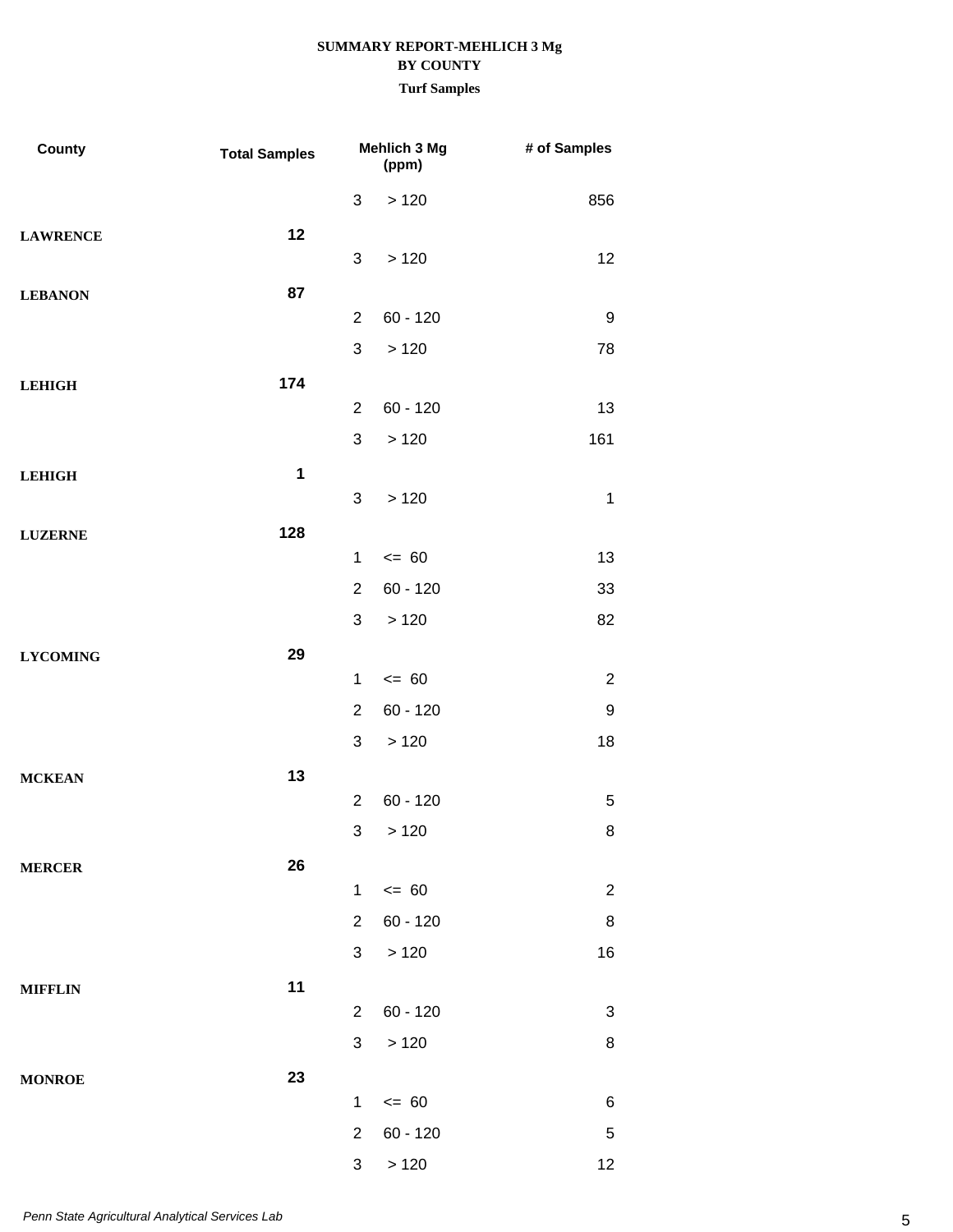## **SUMMARY REPORT-MEHLICH 3 Mg BY COUNTY Turf Samples**

| County                | <b>Total Samples</b> |                | Mehlich 3 Mg<br>(ppm) | # of Samples              |
|-----------------------|----------------------|----------------|-----------------------|---------------------------|
| <b>MONTGOMERY</b>     | 1,152                |                |                       |                           |
|                       |                      | $\mathbf 1$    | $= 60$                | 10                        |
|                       |                      | $\overline{2}$ | $60 - 120$            | 96                        |
|                       |                      | 3              | >120                  | 1,046                     |
| <b>MONTOUR</b>        | 10                   |                |                       |                           |
|                       |                      | $\overline{2}$ | $60 - 120$            | $\overline{\mathbf{4}}$   |
|                       |                      | 3              | >120                  | $\,6$                     |
| <b>NORTHAMPTON</b>    | 164                  |                |                       |                           |
|                       |                      | 1              | $= 60$                | $\,6\,$                   |
|                       |                      | $\overline{2}$ | $60 - 120$            | 20                        |
|                       |                      | 3              | >120                  | 138                       |
| <b>NORTHUMBERLAND</b> | 22                   | $\mathbf 1$    | $= 60$                | $\sqrt{2}$                |
|                       |                      | $\overline{2}$ | $60 - 120$            | 10                        |
|                       |                      | 3              | $>120$                | 10                        |
|                       | 37                   |                |                       |                           |
| <b>PERRY</b>          |                      | 1              | $= 60$                | $\sqrt{2}$                |
|                       |                      | $\overline{2}$ | $60 - 120$            | 10                        |
|                       |                      | 3              | >120                  | 25                        |
| <b>PHILADELPHIA</b>   | 47                   |                |                       |                           |
|                       |                      | 1              | $= 60$                | 3                         |
|                       |                      | $\overline{c}$ | 60 - 120              | 11                        |
|                       |                      | 3              | >120                  | 33                        |
| <b>PIKE</b>           | ${\bf 5}$            |                |                       |                           |
|                       |                      | 1              | $= 60$                | $\sqrt{2}$                |
|                       |                      | 3              | >120                  | $\ensuremath{\mathsf{3}}$ |
| <b>POTTER</b>         | $\mathbf 1$          |                |                       |                           |
|                       |                      | $\overline{2}$ | $60 - 120$            | $\mathbf{1}$              |
| <b>SCHUYLKILL</b>     | 41                   |                |                       |                           |
|                       |                      | 1              | $= 60$                | $\sqrt{5}$                |
|                       |                      | $\overline{2}$ | $60 - 120$            | $\boldsymbol{9}$          |
|                       |                      | 3              | >120                  | 27                        |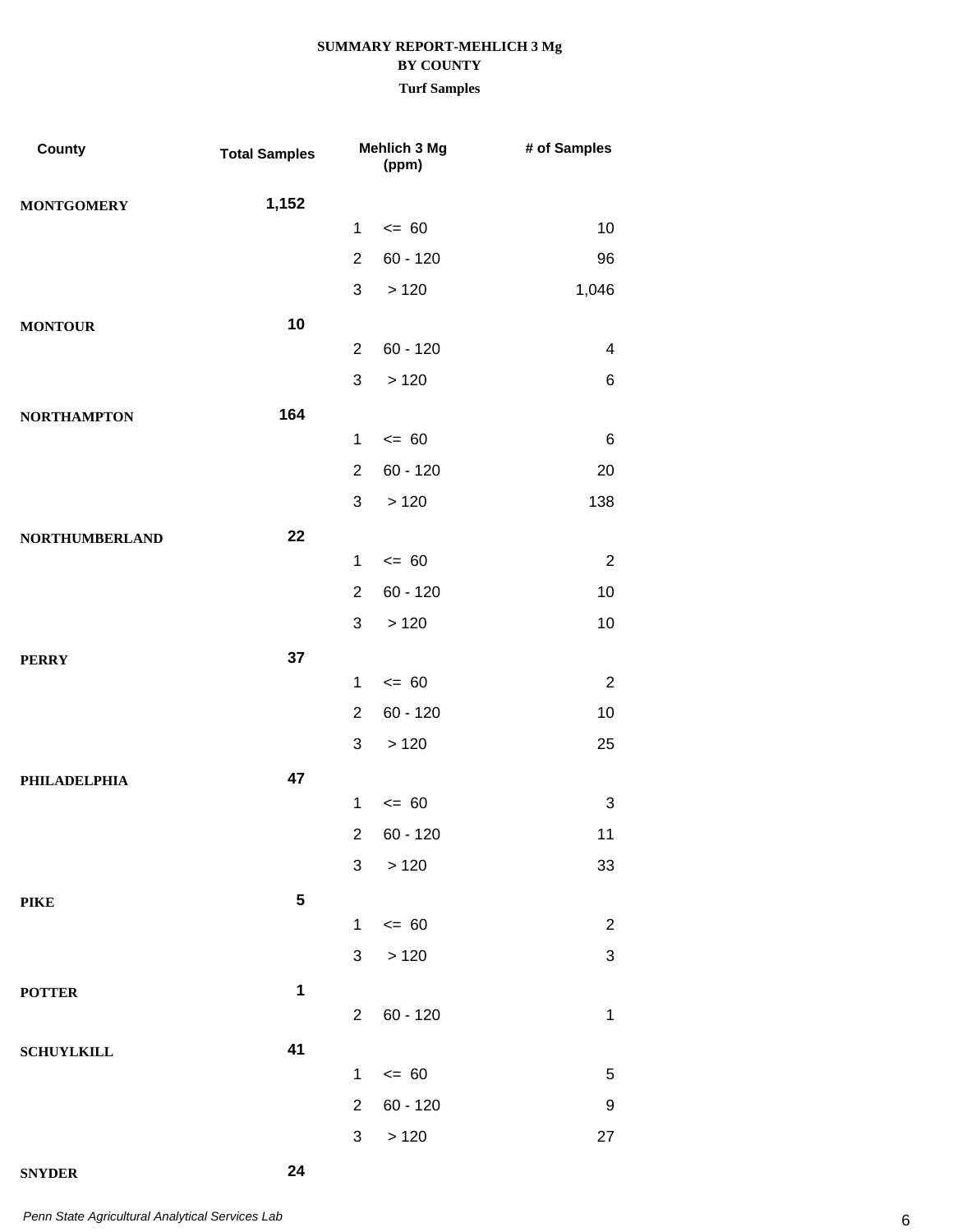| County              | <b>Total Samples</b> | Mehlich 3 Mg<br>(ppm) |            | # of Samples            |
|---------------------|----------------------|-----------------------|------------|-------------------------|
|                     |                      | $\overline{2}$        | $60 - 120$ | 8                       |
|                     |                      | 3                     | >120       | 16                      |
| <b>SOMERSET</b>     | 16                   |                       |            |                         |
|                     |                      | $\overline{2}$        | $60 - 120$ | 3                       |
|                     |                      | $\mathfrak{S}$        | >120       | 13                      |
| <b>SUSQUEHANNA</b>  | 32                   |                       |            |                         |
|                     |                      | $\mathbf 1$           | $= 60$     | 6                       |
|                     |                      | $\overline{2}$        | $60 - 120$ | 10                      |
|                     |                      | 3                     | >120       | 16                      |
| <b>TIOGA</b>        | 21                   |                       |            |                         |
|                     |                      | $\mathbf 1$           | $= 60$     | $\overline{2}$          |
|                     |                      | $\overline{2}$        | $60 - 120$ | $\overline{\mathbf{4}}$ |
|                     |                      | 3                     | >120       | 15                      |
| <b>UNION</b>        | 62                   |                       |            |                         |
|                     |                      | $\mathbf 1$           | $= 60$     | $\overline{\mathbf{4}}$ |
|                     |                      | $\overline{2}$        | $60 - 120$ | 30                      |
|                     |                      | 3                     | >120       | 28                      |
| <b>VENANGO</b>      | $\boldsymbol{9}$     |                       |            |                         |
|                     |                      | $\mathbf{1}$          | $= 60$     | $\overline{2}$          |
|                     |                      | $\overline{2}$        | $60 - 120$ | 4                       |
|                     |                      | $\mathfrak{S}$        | >120       | 3                       |
| <b>WARREN</b>       | 7                    |                       |            |                         |
|                     |                      | $\mathbf{3}$          | >120       | $\overline{7}$          |
| <b>WASHINGTON</b>   | 84                   | $\mathbf{1}$          | $= 60$     | 3                       |
|                     |                      | $\overline{2}$        | $60 - 120$ | 11                      |
|                     |                      | 3                     | >120       | $70\,$                  |
|                     |                      |                       |            |                         |
| <b>WAYNE</b>        | 34                   | $\mathbf{1}$          | $= 60$     | $\sqrt{5}$              |
|                     |                      | $\overline{2}$        | $60 - 120$ | 12                      |
|                     |                      | 3                     | >120       | 17                      |
| <b>WESTMORELAND</b> | 150                  |                       |            |                         |
|                     |                      | $\mathbf{1}$          | $\leq$ 60  | $\,6$                   |